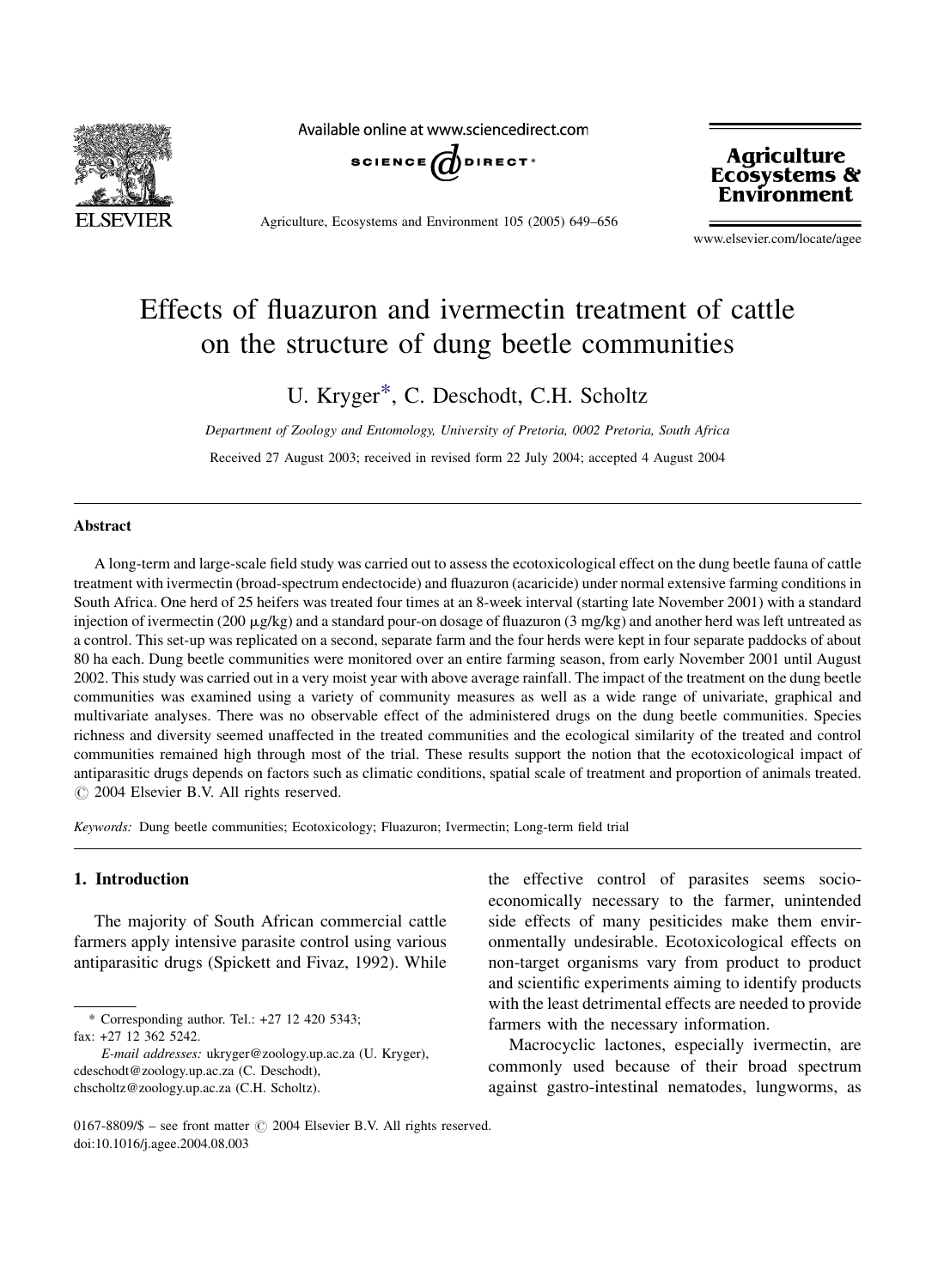endectocides with low vertebrate toxicity ([Benz et al.,](#page-6-0) [1989; Pulliam and Preston, 1989; Strong and Wall,](#page-6-0) [1990; Wardhaugh and Beckmann, 1996, 1997\)](#page-6-0).

After administration ivermectin is metabolized only to a limited extent and the parent compound and its metabolites subsequently enter the environment via the treated livestock's faeces [\(Halley et al., 1989;](#page-6-0) [Wardhaugh and Beckmann, 1996\)](#page-6-0). Concern has been raised about potential adverse effects on dung beetles, which contribute to soil fertility and sustainability of pastoral ecosystems ([Wall and Strong, 1987; Strong,](#page-7-0) [1993; Wardhaugh and Beckmann, 1996,1997; McKel](#page-7-0)[lar, 1997\)](#page-7-0). Laboratory injections of avermectin/ ivermectin to heifers negatively affected larval dung beetles including Diastellopalpus quinquedens and Onthophagus gazella ([Sommer et al., 1993; Sommer](#page-7-0) [and Overgaard Nielsen, 1992](#page-7-0)), O. binodis (Roncalli, 1989), O. ferox (Ridsdill-Smith, 1993), Euoniticellus intermedius (Fincher, 1992) and Onitis alexis (Krüger and Scholtz, 1997). Field studies in South Africa detected reduced species diversity and increased species dominance in dung beetle communities after ivermectin treatment of cattle under drought, but not under high-rainfall conditions (Krüger and Scholtz, [1998a,b](#page-6-0)).

Ivermectin is often used in combination with fluazuron (benzoylphenylurea), a very effective acaricide used to control the blue tick (Boophilus microplus) in South Africa. The compound is slowly metabolized and the major route of elimination is via the faeces of treated animals. Bioassays have shown that exposure to fluazuron had no detrimental effect on brood production or egg to adult development of E. intermedius, but lead to reduced brood production of O. gazella, and O. taurus [\(Fisara, 1994, 1995a,b,](#page-6-0) [1996](#page-6-0)).

The objective of this study was to determine the effect of a combined treatment with Acatak $^{(8)}$  (2.5%) fluazuron pour-on) and Cevamec<sup>®</sup> (1% ivermectin injectable solution) during an entire grazing season on the structure of the dung beetle community under normal extensive farming conditions in South Africa.

#### 2. Material and methods

This study was conducted on two commercial cattle farms under the same management (Middlepunt and

Abel,  $26^{\circ}54'S$ ,  $27'35'E$ ). The farms were 1 km apart 14 km east of Parys (Free State Province, South Africa), at 1350 m.a.s.l. on clay-loam soil. The sites were in the summer rainfall region and the grassland biome of South Africa (Rutherford and Westfall, 1986). Both farms were divided into two adjoining paddocks of 80 ha each with similar vegetation and rainfall patterns; one paddock on each farm being used for the treated cattle and one for the control group. Precipitation and temperature were recorded at the meteorological stations of the South African Weather Bureau at Parys and Vereeniging.

On each farm one herd of 25 cows (with calves) was treated simultaneously with the two products according to the manufacturer's specifications and another herd was left untreated as control group. Acatak<sup>®</sup> (fluazuron 2.5%) was applied as pour-on at 3 mg fluazuron/kg body mass, Cevamec $^{\circledR}$  (ivermectin  $1\%$ ) as subcutaneous injections at 200  $\mu$ g iveremctin/ kg body mass. The treatments were applied in late November 2001, January, March, and May 2002.

Dung beetle populations were sampled on nine occasions in each of the four paddocks along five randomly selected transects with five pitfall traps each. The first sampling occurred just before the first treatment in November 2001, and was repeated at monthly interval until May 2002, once in July and once in August 2002. The trapped beetles were sorted, counted and identified.

# 2.1. Statistical analyses

The overall diversity between treatment and control paddocks was compared using species richness and Shannon index (Magurran, 1988). The evenness of species abundance was calculated with Pielou's  $J'(J' =$  $H'/\ln S$ ; Pielou, 1975). These indices were computed with the software ESTIMATES (Colwell, 1997).

The distributional properties of each dung beetle community were presented as k-dominance curves ([Lambshead et al., 1983; Magurran, 1988\)](#page-6-0) using the program PRIMER (Plymouth Routines In: Multivariate Ecological Research; Clarke, 1993).

Non-metric multidimensional scaling (MDS) was performed on the fourth-root transformed, mean abundances of species in the communities using the Bray-Curtis coefficient [\(Bray and Curtis, 1957; Faith](#page-6-0) [et al., 1987\)](#page-6-0) in  $SAS^{\textcircled{B}}$  (SAS Institute Inc.).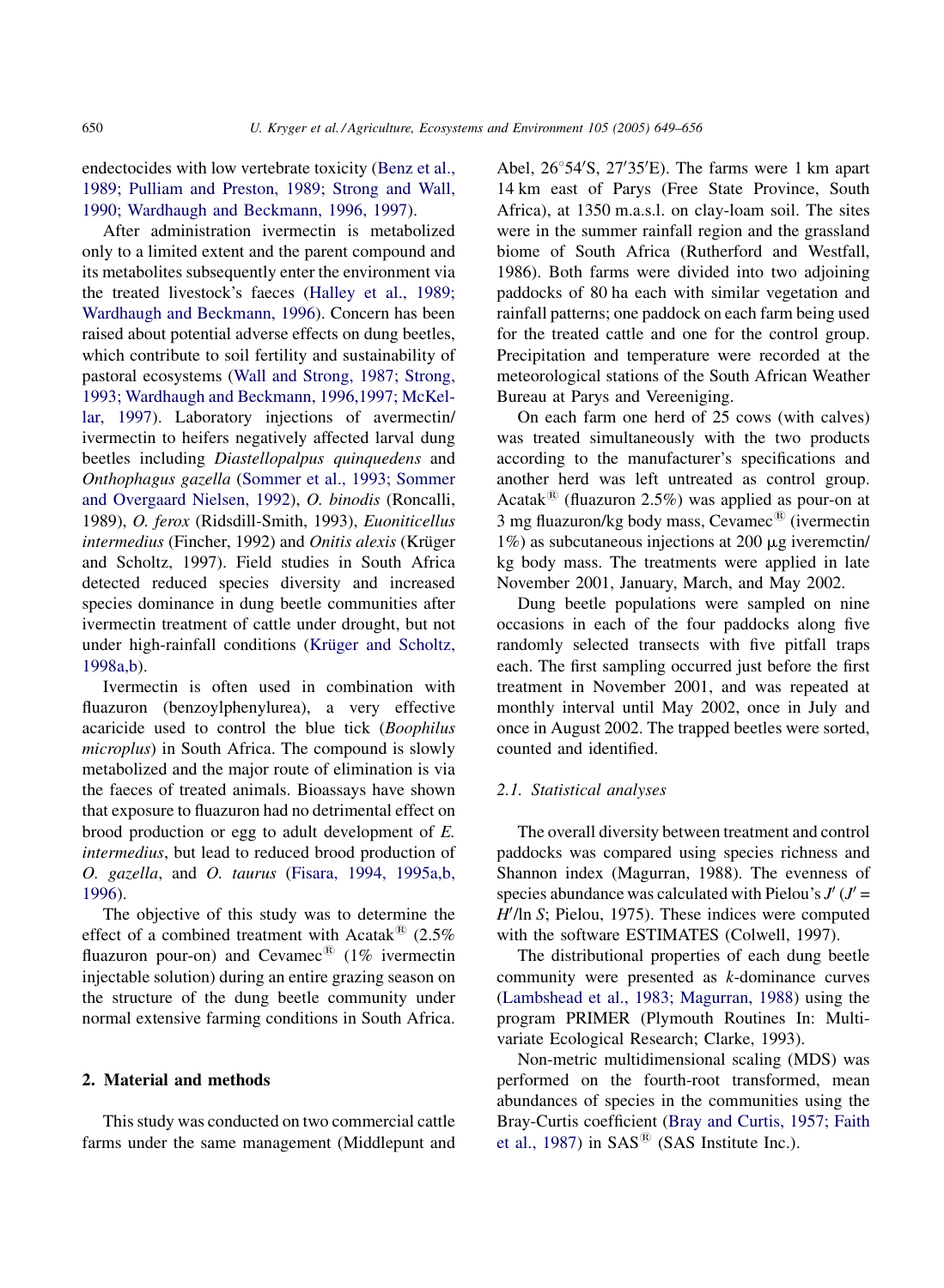| Month       | Farm       | Regime         | $\boldsymbol{S}$ | H'   | $J^{\prime}$ |
|-------------|------------|----------------|------------------|------|--------------|
| November-01 | Middelpunt | Control        | 38               | 2.65 | 0.72851      |
|             | Middelpunt | Cevamec/Acatak | 34               | 2.67 | 0.75715      |
|             | Abel       | Control        | 23               | 2.63 | 0.83878      |
|             | Abel       | Cevamec/Acatak | 39               | 2.25 | 0.61416      |
| December-01 | Middelpunt | Control        | 32               | 2.24 | 0.64633      |
|             | Middelpunt | Cevamec/Acatak | 33               | 2.67 | 0.76362      |
|             | Abel       | Control        | 25               | 2.48 | 0.77046      |
|             | Abel       | Cevamec/Acatak | 36               | 2.71 | 0.75624      |
| January-02  | Middelpunt | Control        | 27               | 2.33 | 0.70695      |
|             | Middelpunt | Cevamec/Acatak | 31               | 2.05 | 0.59697      |
|             | Abel       | Control        | 35               | 2.33 | 0.65535      |
|             | Abel       | Cevamec/Acatak | 35               | 2.77 | 0.77911      |
| February-02 | Middelpunt | Control        | 35               | 2.73 | 0.76786      |
|             | Middelpunt | Cevamec/Acatak | 31               | 2.51 | 0.73093      |
|             | Abel       | Control        | 44               | 2.75 | 0.72671      |
|             | Abel       | Cevamec/Acatak | 43               | 2.76 | 0.73381      |
| March-02    | Middelpunt | Control        | 31               | 2.87 | 0.83576      |
|             | Middelpunt | Cevamec/Acatak | 35               | 2.8  | 0.78755      |
|             | Abel       | Control        | 38               | 2.7  | 0.74225      |
|             | Abel       | Cevamec/Acatak | 36               | 2.28 | 0.63625      |
| April-02    | Middelpunt | Control        | 27               | 2.03 | 0.61593      |
|             | Middelpunt | Cevamec/Acatak | 28               | 1.94 | 0.5822       |
|             | Abel       | Control        | 30               | 2.51 | 0.73798      |
|             | Abel       | Cevamec/Acatak | 29               | 2.25 | 0.66819      |
| May-02      | Middelpunt | Control        | 24               | 2.51 | 0.78979      |
|             | Middelpunt | Cevamec/Acatak | 21               | 2.57 | 0.84414      |
|             | Abel       | Control        | 23               | 2.63 | 0.83878      |
|             | Abel       | Cevamec/Acatak | 27               | 2.03 | 0.61593      |
| July-02     | Middelpunt | Control        | 8                | 1.89 | 0.9089       |
|             | Middelpunt | Cevamec/Acatak | 10               | 1.63 | 0.7079       |
|             | Abel       | Control        | 7                | 1.1  | 0.56529      |
|             | Abel       | Cevamec/Acatak | $\overline{7}$   | 1.13 | 0.58071      |
| August-02   | Middelpunt | Control        | 14               | 2.34 | 0.88668      |
|             | Middelpunt | Cevamec/Acatak | 19               | 2.44 | 0.82868      |
|             | Abel       | Control        | 15               | 1.89 | 0.69792      |
|             | Abel       | Cevamec/Acatak | 15               | 1.71 | 0.63145      |

Table 1 Measures of overall dung beetle diversity in four South African paddocks

Species richness, S; Shannon's diversity index,  $H'$ ; and species evenness,  $J'$ . Global t-tests showed no significant differences between control and treatment paddocks.

Differences between sampling sites and dates were analyzed for similarity via ANOSIM, a component of PRIMER [\(Clarke, 1993; Clarke and Gorley, 2001\)](#page-6-0).

The 'similarity percentages' procedure (SIMPER, a component of PRIMER) described by Clarke (1993) and Clarke and Warwick (1994), was used to identify similarity/dissimilarity according to contributions of each species  $(\delta_i)$  and ranking them in order of importance.

# 3. Results

A total of 33,388 dung beetle specimens representing 72 species were processed.

During the rain season (October 2001–April 2002), rainfall reached a total of 865.9 mm, clearly above the mean (1904–1994) of 520.5 mm for this period.

The values for the overall diversity of dung beetles shown in Table 1 revealed a relatively stable and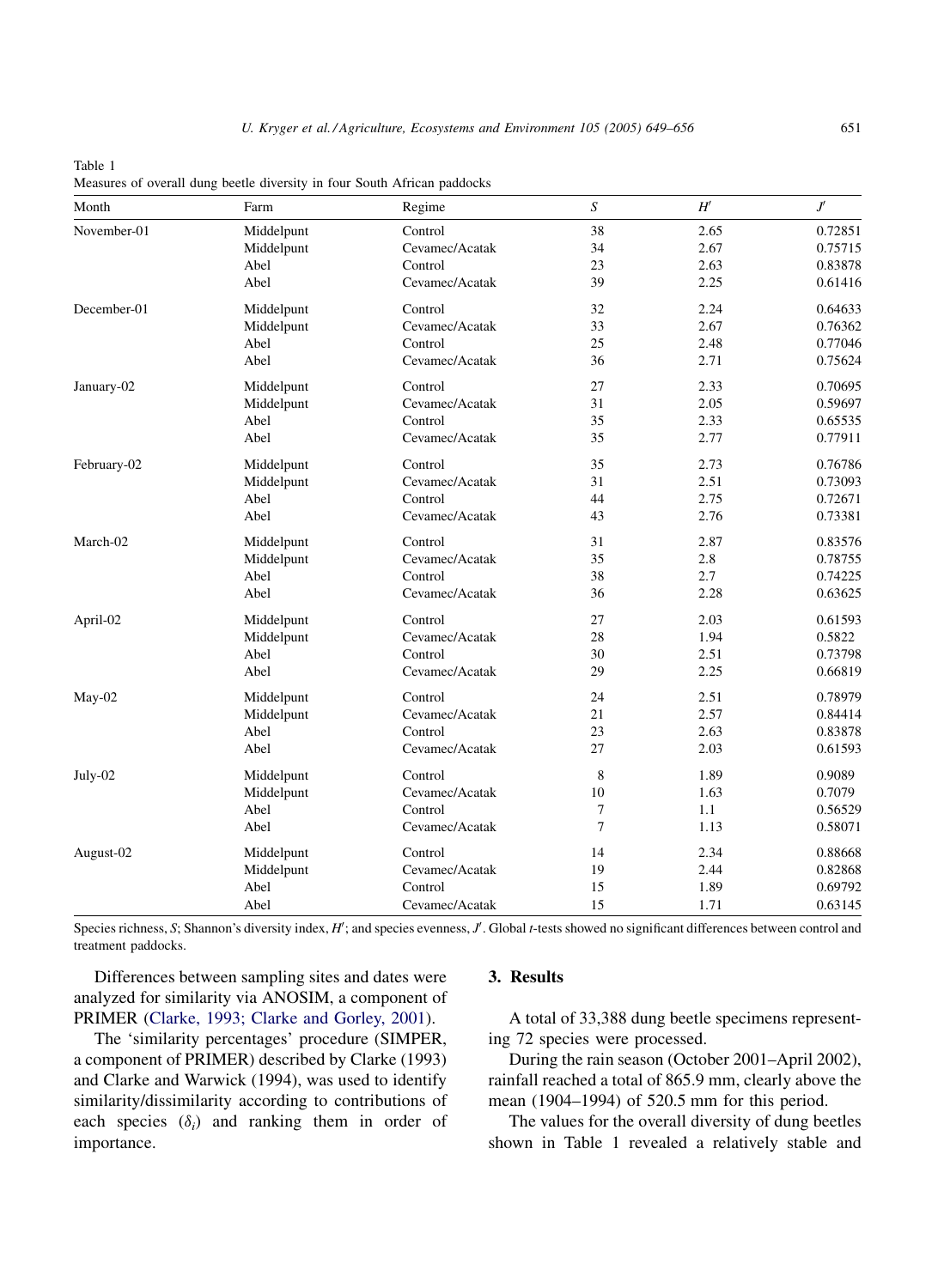

Fig. 1. k-dominance curves for dung beetle abundance in treated and control paddocks of two South African farms on nine sampling dates (a)–(c); ( $\bullet$ ) = control on farm Abel, ( $\circ$ ) = control on farm Middelpunt, ( $\nabla$ ) = treated on farm Abel, ( $\circ$ ) = treated on farm Middelpunt.

comparable dung beetle community in both farms. Pre- and post-treatment values for all diversity measures were very homogenous and there was no difference in the dung beetle communities of the control compared to the treatment paddocks. The drop in diversity in May–August 2002 was due to a halt in dung beetle activity during the winter months.

The k-dominance curves were sigmoid for both paddocks on farm Middelpunt in November 2001 (Fig. 1(a)), indicative of undisturbed communities with high species diversity. In December 2001 this situation was similar on farm Abel, with the control paddock showing a lower diversity than the treatment paddock (Fig. 1(b)). This pattern stayed stable for both farms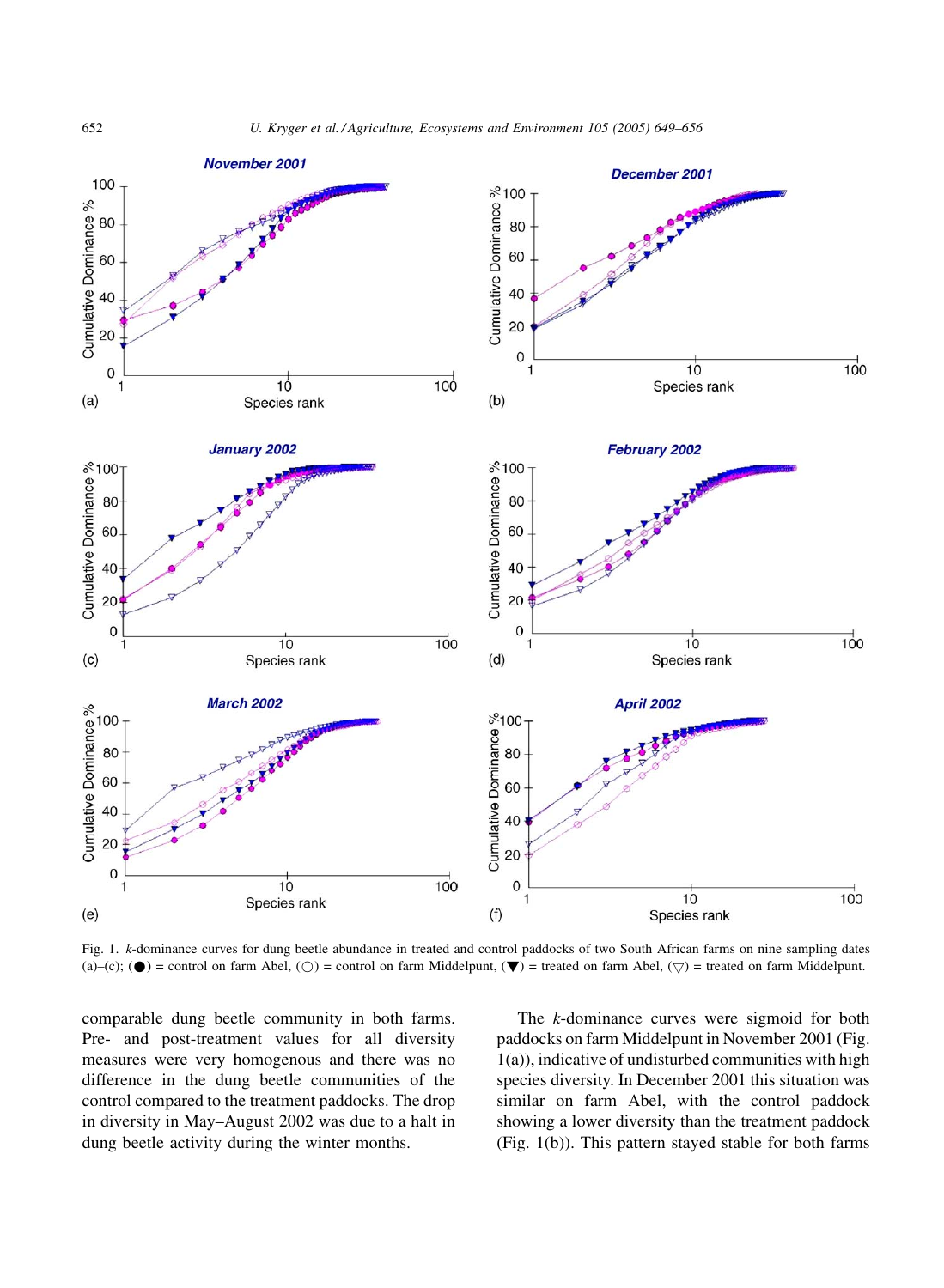

until May 2002 (Fig.  $1(a)$ –(c)), suggesting that the dung beetle communities experienced no negative side effects from the treatment of cattle with Acatak $\mathbb{B}/$ Cevamec<sup>®</sup>

The similarity of the dung beetle communities in both treated and control paddocks in terms of relative species abundance was very high throughout most of the season (Fig. 2). The same level of relative similarity between treatment and control communities as in the pre-treatment sample was found from December 2001 until May 2002, and the communities in the control paddocks were more similar to those of the corresponding treatment than to each other (Fig. 2).

There was a highly significant change in community within each paddock among the various dates. Sampling transects in each paddock were indistinguishable and consequently pooled for further analyses (Table 2). However, in both farms the dung beetle communities before and after treatment were not significantly different from each other, indicative of no negative ecotoxicological effect.

Pooling the data on farm level showed slight indications of differences in the beetle communities between the two farms, six values barely allowing separation, two R-values approaching the critical 0.5 limit for clear difference (Table 2). The data were therefore, analyzed separately for each farm (values not shown). The differences in terms of dung beetle communities consistently retrieved significant and high values among sampling dates but control and treatment paddocks remained indistinguishable.

The SIMPER analyses showed that on both farms the number of discriminating species remained within the same range throughout the experiment and did not increase after the treatment. Furthermore, absolute and percentage numbers of typical species were comparable in the control and treated paddocks and remained at the same level in the latter throughout most of the trial. Exceptions to this trend were only found in the winter months on both farms and in March on farm Abel and coincided with the dry period.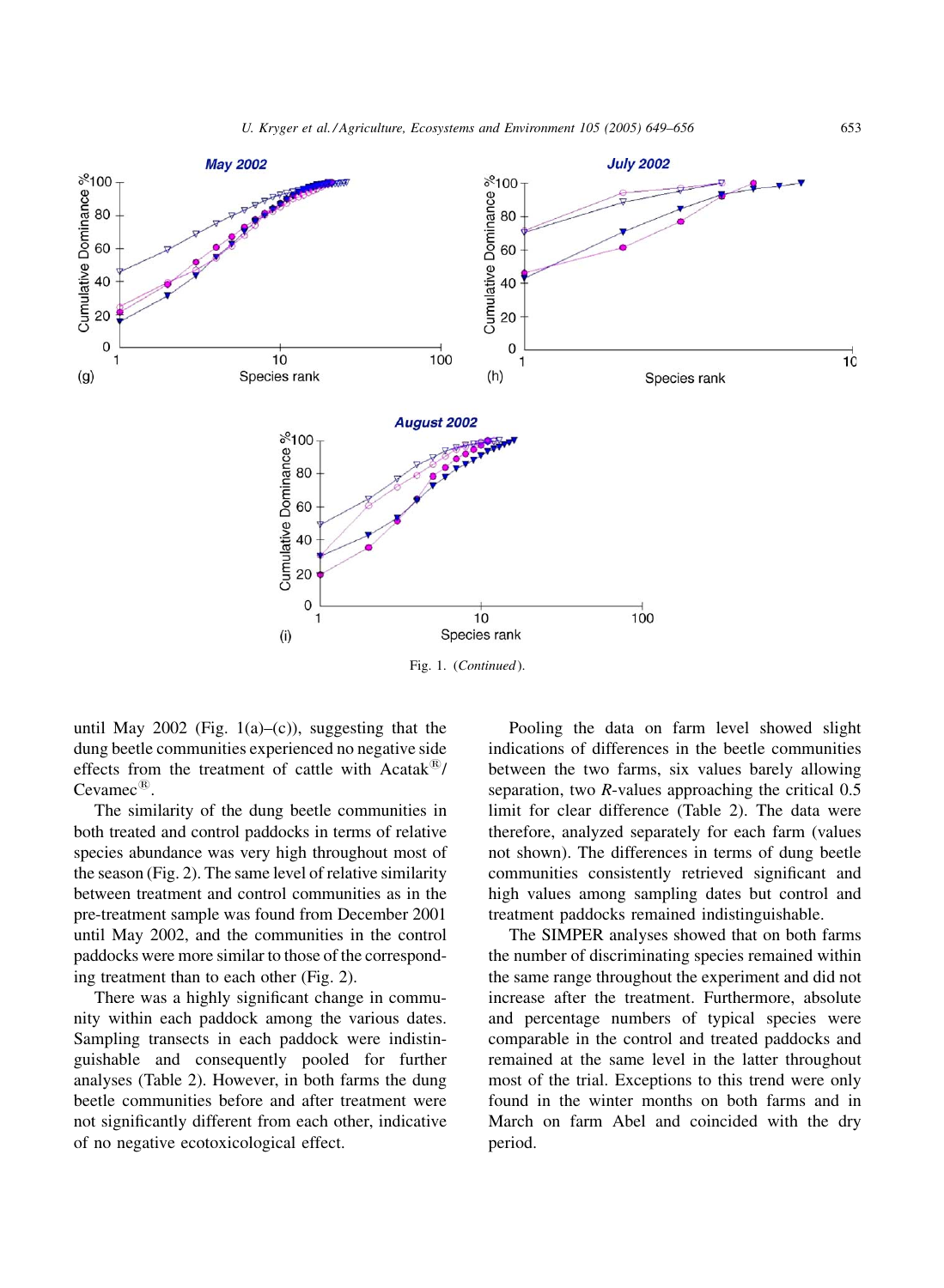

Fig. 2. Two-dimensional, non-metric scaling ordination of the relative, fourth-root transformed species abundance data of pooled samples collected on nine different dates; ( $\diamond$ ) = control paddocks, ( $\blacklozenge$ ) = treated paddocks.

# 4. Discussion

The data collected over 9-month field study spanning an entire farming season showed that the treatment of cattle with ivermectin and fluazuron had

#### Table 2

ANOSIM results of testing for differences in dung beetle communities between treatment and control data from two South African farms pooled

|          | 1-way<br>$R$ -value | $2$ -way<br>(Regime/Farm)<br>$R$ -value | $2$ -way<br>(Regime/Date)<br>$R$ -value |
|----------|---------------------|-----------------------------------------|-----------------------------------------|
| Global   | $-0.001$            | $-0.005/0.039$                          | 0.059/0.66                              |
| November | 0.187               | 0.268/0.37                              |                                         |
| December | 0.136               | 0.194/0.188                             |                                         |
| January  | $-0.032$            | 0.06/0.496                              |                                         |
| February | 0.024               | 0.144/0.496                             |                                         |
| March    | $-0.02$             | 0.012/0.126                             |                                         |
| April    | $-0.041$            | $-0.04/0.342$                           |                                         |
| May      | 0.112               | 0.13/0.278                              |                                         |
| July     | 0.173               | 0.146/0.08                              |                                         |
| August   | $-0.006$            | $-0.003/0.276$                          |                                         |

Bold = significant differences between communities.

no adverse effect on the dung beetle fauna. Observed disparities between treatment and control were insignificant and probably due to the respective paddocks and their microclimate.

In the present study O. gazella did not contribute to differences between treatment and control paddocks, and E. intermedius was one of the more common species across all paddocks on both farms. Moreover, E. intermedius was abundant in the treated paddocks suggesting that the influence of the pesticides was not marked.

Instead of using the normal application on young animals only, in the present study drugs were administered to all adult animals in the treated herds. As a consequence, the entire dung beetle fauna was exposed synchronously to faecal residues. The absence of any difference in the dung beetle communities between treated and control paddocks strongly suggests that the treatment did not affect the monitored species.

Krüger and Scholtz (1998a,b) found that ivermectin led to changes in dung insect communities under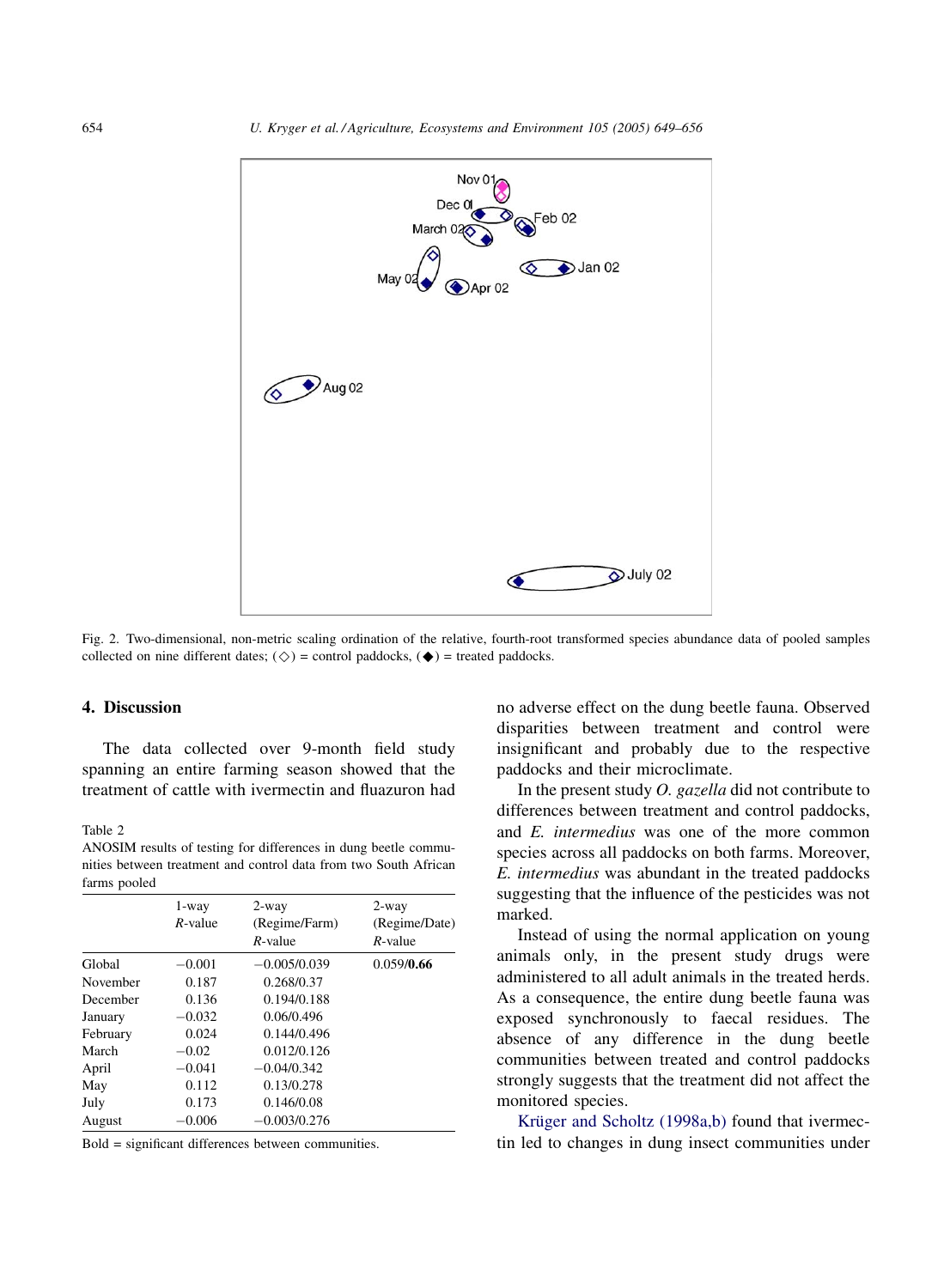<span id="page-6-0"></span>drought conditions, but not under high-rainfall conditions. The rainfall registered during September 2001 to May 2002 in the present trial was 345.4 mm above average for the rain season. This emphasizes the influence of climatic conditions on the impact of antiparasitic drugs (McKellar, 1997).

The spatial scale of treatment is known to have an important influence on the impact of pesticides on invertebrate populations (Duffield and Aebischer, 1994; Jepson and Thacker, 1990). Plots in this trial were 80 ha, with the two treated plots spatially well separated but each treated plot adjacent to a control plot. Immigration of dung beetles from the control into the treatment paddocks may have moderated any nonlethal effect of the pesticides, but no difference was observed among treated transects.

This study demonstrated that cattle treatment with ivermectin and fluazuron under extensive farming conditions on the South African Highveld can be considered safe with regards to the dung beetle communities under high-rainfall condition.

# Acknowledgements

The authors would like to thank Naeem Bham and Barry Hyman (Novartis Animal Health South Africa) for technical advice on product application, Adrian Davis (Department Zoology and Entomology, University Pretoria) for help with dung beetle identifications, and Mike van der Linde (Department of Statistics, University of Pretoria) for the SAS programming.

# **References**

- Benz, G.W., Roncalli, R.A., Gross, S.J., 1989. Use of ivermectin in cattle, sheep, goats and swine. In: Campbell, W.C. (Ed.), Ivermectin and Abamectin. Springer, New York, pp. 215–229.
- Bray, J.R., Curtis, J.T., 1957. An ordination of the upland forest of Southern Wisconsin. Ecol. Monogr. 27, 325–349.
- Clarke, K.R., 1993. Non-parametric multivariate analyses of changes in community structure. Aust. J. Ecol. 18, 117–143.
- Clarke, K.R., Gorley, R.N., 2001. Primer v5: user manual/tutorial. PRIMER-E Ltd., Plymouth.
- Clarke, K.R., Warwick, R.M., 1994. Change in Marine Communities: An Approach to Statistical Analysis and Interpretation. Plymouth Marine Laboratory, Plymouth.
- Colwell, R.K., 1997. Estimate S: Statistical estimation of species richness and shared species from samples. Version 5. User's Guide and application at: http://viceroy.eeb.uconn.edu/estimates.
- Duffield, S.J., Aebischer, N.J., 1994. The effect of spatial scale of treatment with dimethoate on invertebrate population recovery in winter wheat. J. Appl. Ecol. 31, 263–281.
- Faith, D.P., Minchin, P.R., Belbin, L., 1987. Compositional dissimilarity as a robust measure of ecological distance. Vegetation 69, 57–68.
- Fincher, G.T., 1992. Injectable ivermectin for cattle: effect on some dung inhabiting insects. Environ. Entomol. 21, 871–876.
- Fisara, P., 1994. The effect on dung beetles Onthophagus taurus, Eunoticellus intermedius and Onthophagus gazella of exposure to Fluazuron in cattle faeces. Technical Memorandum No. 94M/ 10/1466, Ciba-Geigy Australia Ltd., Kemps Creek.
- Fisara, P., 1995a. The effect on Onthophagus gazella exposed to fluazuron in cattle faeces. Technical Memorandum No. 95M/2/ 1482, Ciba-Geigy Australia Ltd., Kemps Creek.
- Fisara, P., 1995b. The effects on the dung beetle Euoniticellus intermedius of feeding them on faeces derived from cattle treated with  $ACATAK^{\circledR}$ . Technical Memorandum No. 95/4/ 1489. Ciba-Geigy Australia Ltd., Kemps Creek.
- Fisara, P., 1996. The effect on the dung beetle Euoniticellus intermedius of feeding them on faeces derived from cattle treated with  $ACATAK^®$  at the rate of 2.5 mg/kg. Technical Memorandum No. 96/6/1528. Ciba-Geigy Australia Ltd., Kemps Creek.
- Halley, B.A., Nessel, R.J., Lu, A.Y.H., 1989. Environmental aspects of ivermectin usage in livestock: general considerations. In: Campbell, W.C. (Ed.), Ivermectin and Abamectin. Springer, New York, pp. 162–172.
- Jepson, P.C., Thacker, J.R.M., 1990. Analysis of the spatial component of pesticide side-effects on non-target invertebrate populations and its relevance to hazard analysis. Func. Ecol. 4, 349– 355.
- Krüger, K., Scholtz, C.H., 1997. Lethal and sublethal effects of ivermectin on the dung-breeding beetles Euoniticellus intermedius (Reiche) and Onitis alexis Klug (Coleoptera, Scarabaeidae). Agric. Ecosyst. Environ. 61, 123–131.
- Krüger, K., Scholtz, C.H., 1998a. Changes in the structure of dung insect communities after ivermectin usage in a grassland ecosystem. I. Impact of ivermectin under drought conditions. Acta Oecol. 19, 425–438.
- Krüger, K., Scholtz, C.H., 1998b. Changes in the structure of dung insect communities after ivermectin usage in a grassland ecosystem. II. Impact of ivermectin under high-rainfall conditions. Acta Oecol. 19, 439–451.
- Lambshead, P.J.D., Platt, H.M., Shaw, K.M., 1983. The detection of differences among assemblages of marine benthic species based on an assessment of dominance and diversity. J. Nat. Hist. 17, 859–874.
- Magurran, A.E., 1988. Ecological Diversity and its Measurements. Groom Helm, London.
- McKellar, Q.A., 1997. Ecotoxicology and residues of anthelmintic compounds. Vet. Parasitol. 72, 413–435.
- Pielou, E.C., 1975. Ecological Diversity. Wiley, New York.